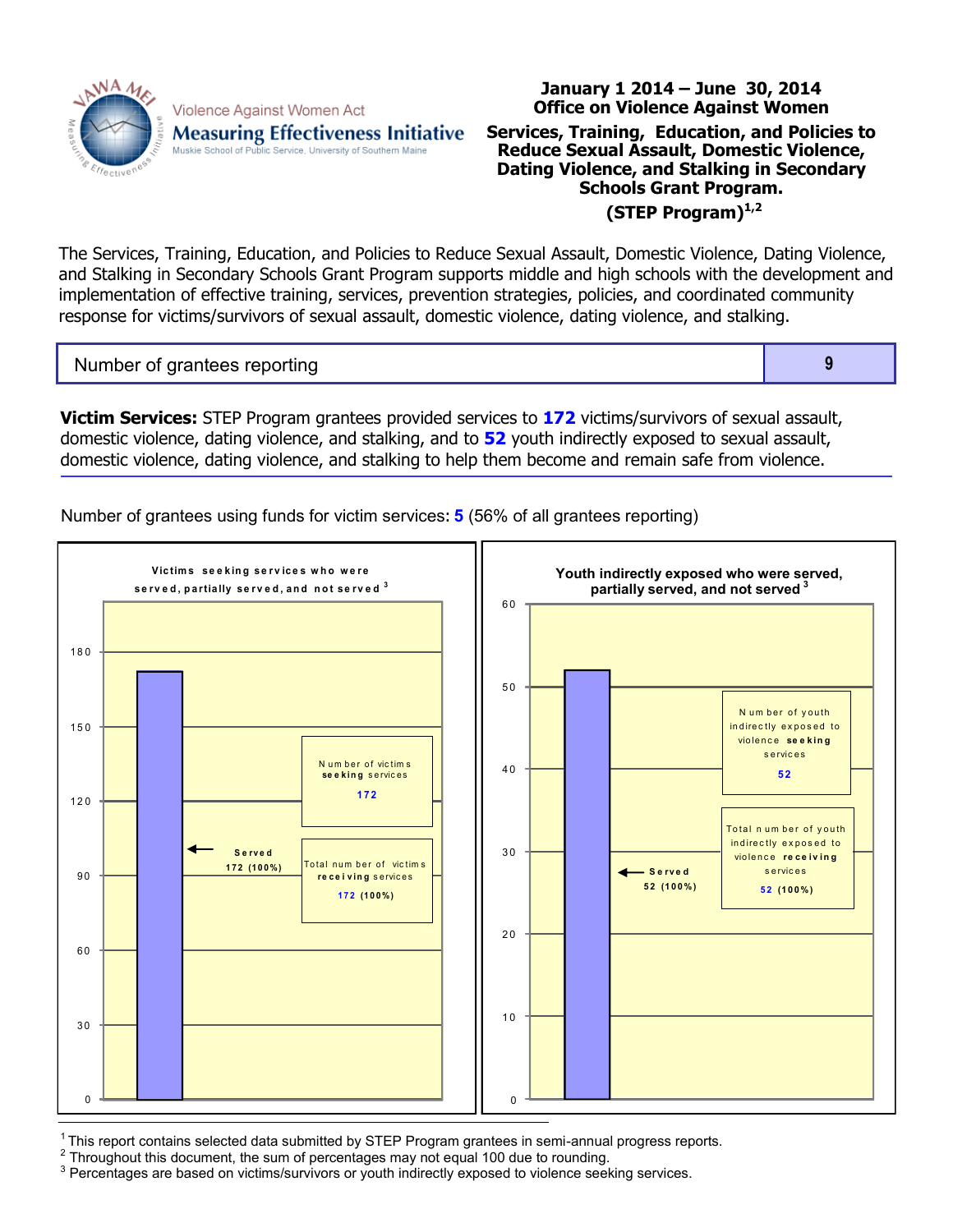| <b>Victim services and demographics:</b> STEP Program grantees provide an array of services to victims/<br>survivors of sexual assault, domestic violence, dating violence, and stalking, and to youth indirectly exposed<br>to violence. These services include victim advocacy (actions designed to help victims/survivors obtain<br>needed resources or services), counseling, crisis intervention, and legal advocacy (assistance navigating the<br>criminal and/or legal system). Victims and youth indirectly exposed to violence also receive safety planning,<br>referrals, and information as needed. |                                                                                                                                                                                                                                                                                                                                                                                                                                                                                                        |  |  |  |  |  |
|----------------------------------------------------------------------------------------------------------------------------------------------------------------------------------------------------------------------------------------------------------------------------------------------------------------------------------------------------------------------------------------------------------------------------------------------------------------------------------------------------------------------------------------------------------------------------------------------------------------|--------------------------------------------------------------------------------------------------------------------------------------------------------------------------------------------------------------------------------------------------------------------------------------------------------------------------------------------------------------------------------------------------------------------------------------------------------------------------------------------------------|--|--|--|--|--|
|                                                                                                                                                                                                                                                                                                                                                                                                                                                                                                                                                                                                                | Victims/survivors served or partially served by type of victimization:                                                                                                                                                                                                                                                                                                                                                                                                                                 |  |  |  |  |  |
| Domestic violence: 101 (59% of those receiving services)                                                                                                                                                                                                                                                                                                                                                                                                                                                                                                                                                       |                                                                                                                                                                                                                                                                                                                                                                                                                                                                                                        |  |  |  |  |  |
| Sexual assault: 43 (25%)<br>$\bullet$                                                                                                                                                                                                                                                                                                                                                                                                                                                                                                                                                                          |                                                                                                                                                                                                                                                                                                                                                                                                                                                                                                        |  |  |  |  |  |
| Dating violence: 20 (12%)                                                                                                                                                                                                                                                                                                                                                                                                                                                                                                                                                                                      |                                                                                                                                                                                                                                                                                                                                                                                                                                                                                                        |  |  |  |  |  |
| Stalking: 8 (5%)                                                                                                                                                                                                                                                                                                                                                                                                                                                                                                                                                                                               |                                                                                                                                                                                                                                                                                                                                                                                                                                                                                                        |  |  |  |  |  |
| Number of victims/survivors receiving the<br>following services:<br>Crisis intervention: 120 (70% of those receiving<br>services)<br>Victim/survivor advocacy: 114 (66%)<br>Counseling services/support group: 35 (20%)<br>Civil legal advocacy/court accompaniment: 25 (15%)<br>Forensic examinations: 9 (5%)<br>Academic/ education advocacy: 8 (5%)<br>Disciplinary advocacy: 5 (3%)<br>Criminal justice advocacy/court accompaniment: 2<br>(1%)<br>Transportation: 2 (1%)<br>Employment counseling: 1 (1%)                                                                                                 | Race/ethnicity <sup>3,4</sup><br>+ Hispanic or Latino: 34 (20% of those receiving<br>services)<br>• White: 24 (14%)<br>+ American Indian or Alaska Native: 7 (4%)<br>• Asian: <b>1</b> (1%)<br>• Unknown: <b>106</b> (62%)<br>Other demographics <sup>5</sup><br>◆ Rural: 12 (7%)<br>• Disabilities: $4(2%)$<br>• Immigrants/refugees/asylum seekers: 2 (1%)<br>• Limited English proficiency: 2 (1%)<br>Relationship to offender <sup>6,3</sup><br>• Domestic violence<br>Other family member: 2 (2%) |  |  |  |  |  |
| Hospital/clinic/other medical response: 1 (1%)                                                                                                                                                                                                                                                                                                                                                                                                                                                                                                                                                                 | Unknown: 99 (98%)                                                                                                                                                                                                                                                                                                                                                                                                                                                                                      |  |  |  |  |  |
| Housing assistance: 1 (1%)<br>Demographic data for victims:                                                                                                                                                                                                                                                                                                                                                                                                                                                                                                                                                    | • Sexual assault<br>Other family member: 14 (32%)                                                                                                                                                                                                                                                                                                                                                                                                                                                      |  |  |  |  |  |
| Gender <sup>3</sup><br>• Female: 80 (47%)<br>• Male: $5(3%)$<br>• Unknown: 87 (51%)<br>Age <sup>3</sup><br>$*$ 25-59: <b>99</b> (58%)<br>$\cdot$ 13-17: 34 (20%)<br>$\cdot$ 18-24: <b>20</b> (12%)<br>$\cdot$ 7-12: 4 (2%)<br>• Unknown: <b>15</b> (9%)                                                                                                                                                                                                                                                                                                                                                        | Acquaintance: 7 (16%)<br>Dating relationship: 6 (14%)<br>Unknown: 17 (39%)<br>• Dating violence<br>Dating relationship: 6 (30%)<br>Current or former spouse or intimate<br>partner: 3 (15%)<br>Unknown: 11 (55%)<br>• Stalking<br>Dating relationship: 1 (13%)<br>Unknown: 7 (88%)                                                                                                                                                                                                                     |  |  |  |  |  |

 $3$  One grantee reported numbers that reflect community-wide data because numbers from the schools/school district were unavailable, which causes some categories to be inflated.

<sup>4</sup> Some victims/survivors may identify with more than one race/ethnicity, so the total number reported in race/ethnicity may be higher than the total number of victims/survivors served.

<sup>5</sup>Because victims/survivors may be represented in more than one of these categories, or not at all, the total reported for this category may be higher or lower than the total number of victims/survivors served.

<sup>69000</sup> Find the Linux may have been abused by more than one offender and/or may have experienced more than one type of victimization, so the total for each victimization category may be higher than the total number of victims/survivors served in each of these categories.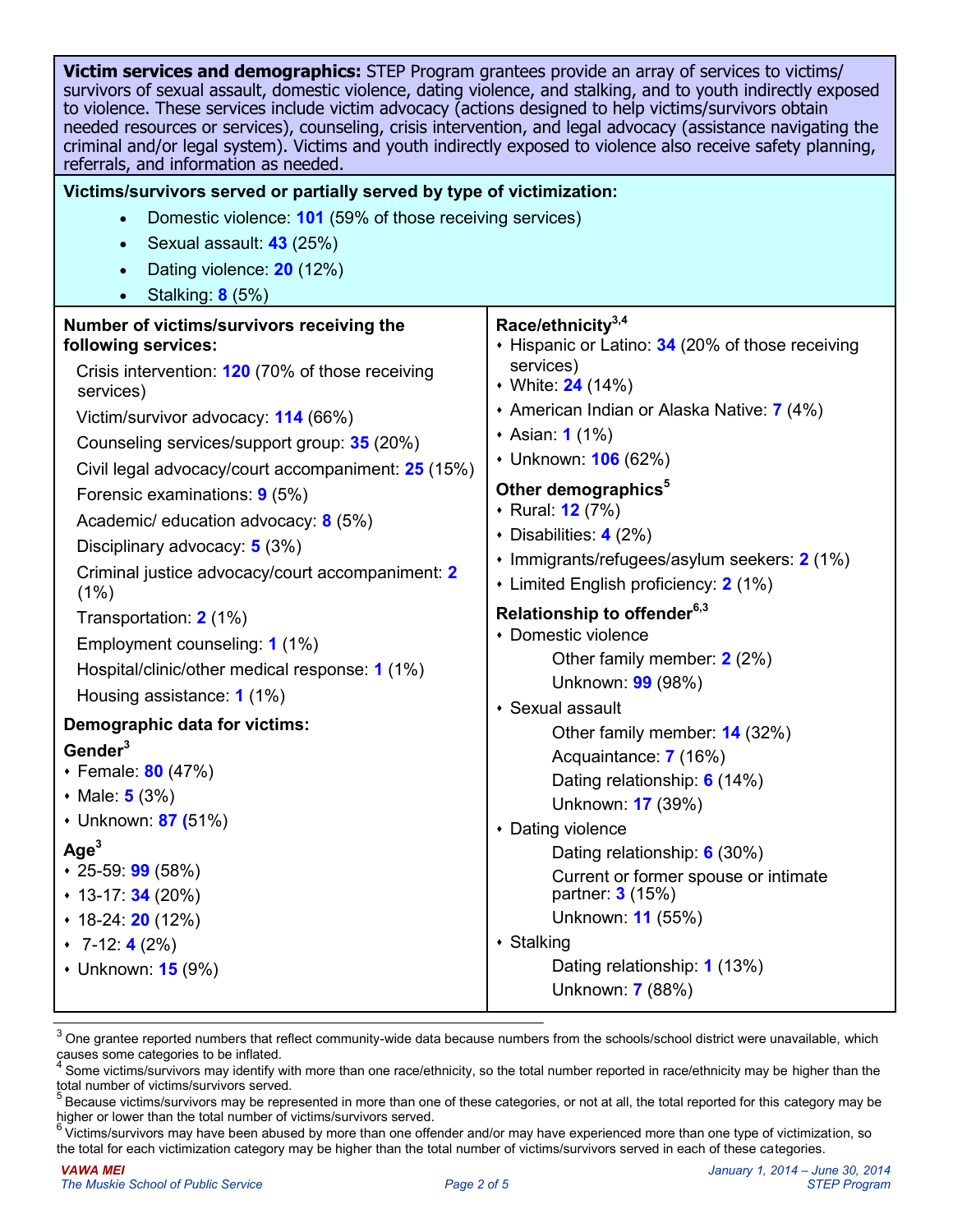| <b>Youth Indirectly Exposed to Violence:</b><br>Served: 52 (100% of those seeking services)<br>$\bullet$                                                                                                                                         |                                                                                                                                                                    |  |  |  |
|--------------------------------------------------------------------------------------------------------------------------------------------------------------------------------------------------------------------------------------------------|--------------------------------------------------------------------------------------------------------------------------------------------------------------------|--|--|--|
| Number of youth indirectly exposed to violence<br>receiving the following services:<br>Victim/survivor advocacy: 52 (100% of those<br>receiving services)<br>Civil legal advocacy/court accompaniment: 50 (96%)<br>Crisis intervention: 50 (96%) | Age <sup>7</sup><br>◆ 13-17: 2 (4% of those receiving services)<br>• Unknown: 50 (96%)<br>Race/ethnicity <sup>7,8</sup><br>• White: $2(4%)$<br>• Unknown: 50 (96%) |  |  |  |
| Demographic data for youth indirectly exposed to<br>violence:<br>Gender $^7$<br>$\cdot$ Female: 2 (4%)<br>• Unknown: 50 (96%)                                                                                                                    | Other demographics <sup>9</sup><br>• Rural: <b>2</b> (4%)                                                                                                          |  |  |  |

**Staff:** STEP Program staff provide victim services, training, and prevention education to increase victim safety and offender accountability.

Number of grantees using funds for staff: **9** (100% of all grantees reporting)

| Total number of full time equivalent staff funded <sup>10</sup> | 17 |
|-----------------------------------------------------------------|----|
| Program coordinator (35% of all funded staff)                   | 6  |
| Victim advocate (24%)                                           | 4  |
| Trainer/educator (18%)                                          | 3  |
| Administrator (12%)                                             | 2  |
| Support staff (12%)                                             | 2  |
| Information technology staff (6%)                               |    |

 $7$  One grantee reported numbers that reflect community-wide data because numbers from the schools/school district were unavailable, which causes some categories to be inflated.<br>8 Came vauth indirectly avanced to viole

Some youth indirectly exposed to violence may identify with more than one race/ethnicity, so the total number reported in race/ethnicity may

be higher than the total number of youth indirectly exposed to violence served.<br><sup>9</sup> Because youth indirectly exposed to violence may be represented in more than one of these categories, or not at all, the total reported fo this category may be higher or lower than the total number of youth indirectly exposed to violence served.

<sup>&</sup>lt;sup>10</sup> Categories are rounded to the nearest whole number and only categories with at least one FTE after rounding are included.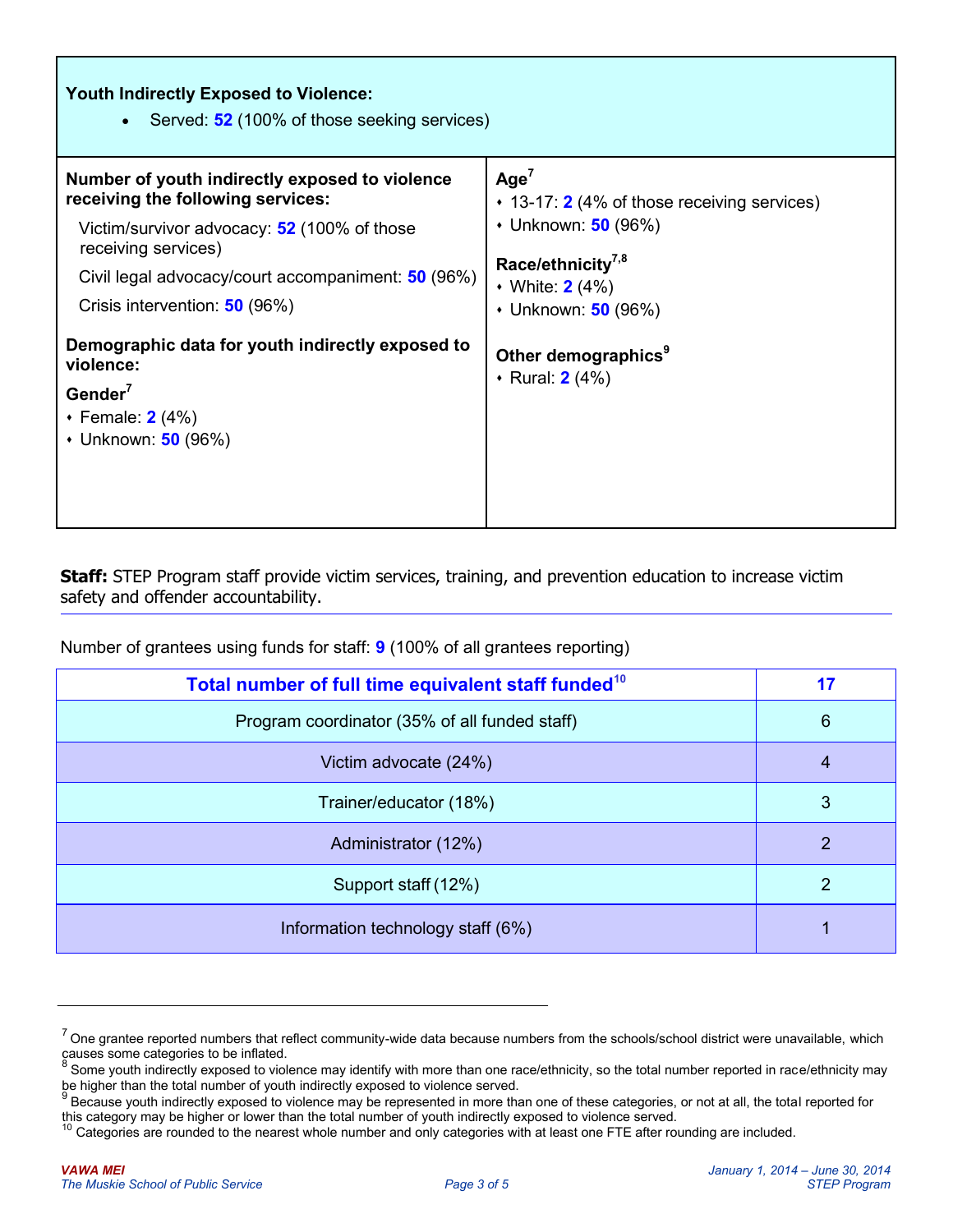**Training:** STEP Program grantees train professionals to improve the response to victims/survivors of sexual assault, domestic violence, dating violence, and stalking; to improve the response to youth indirectly exposed to violence; and to increase offender accountability.

Number of grantees using funds for training: **7** (78% of all grantees reporting) Total number of people trained: **1,199** Number of training events: **40**



| Topics on which grantees most frequently provided training                                           |                                                    |                                                                                                     |                                                    |  |
|------------------------------------------------------------------------------------------------------|----------------------------------------------------|-----------------------------------------------------------------------------------------------------|----------------------------------------------------|--|
| <b>Training topic</b>                                                                                | Number of<br>grantees<br>training on<br>this topic | <b>Training topic</b>                                                                               | Number of<br>grantees<br>training on<br>this topic |  |
| Prevention models/curricula on sexual<br>assault, domestic violence, dating<br>violence, or stalking | 6                                                  | Mandatory reporting requirements                                                                    | $\overline{4}$                                     |  |
| Age-appropriate response and<br>intervention                                                         | 5                                                  | School response policy and procedures                                                               | $\overline{4}$                                     |  |
| Confidentiality                                                                                      | $5\phantom{1}$                                     | Sexual assault overview, dynamics, and<br>services                                                  | $\overline{4}$                                     |  |
| Dating violence overview, dynamics, and<br>services                                                  | 5                                                  | Stalking overview, dynamics, and<br>services                                                        | $\overline{4}$                                     |  |
| Victim disclosure of sexual assault,<br>domestic violence, dating violence, and/<br>or stalking      | $5\overline{5}$                                    | Issues specific to victims/survivors<br>who are lesbian, gay, bisexual,<br>transgender, or intersex | 3                                                  |  |
| <b>Bystander intervention</b>                                                                        | 4                                                  | <b>Title IX</b>                                                                                     | 3                                                  |  |